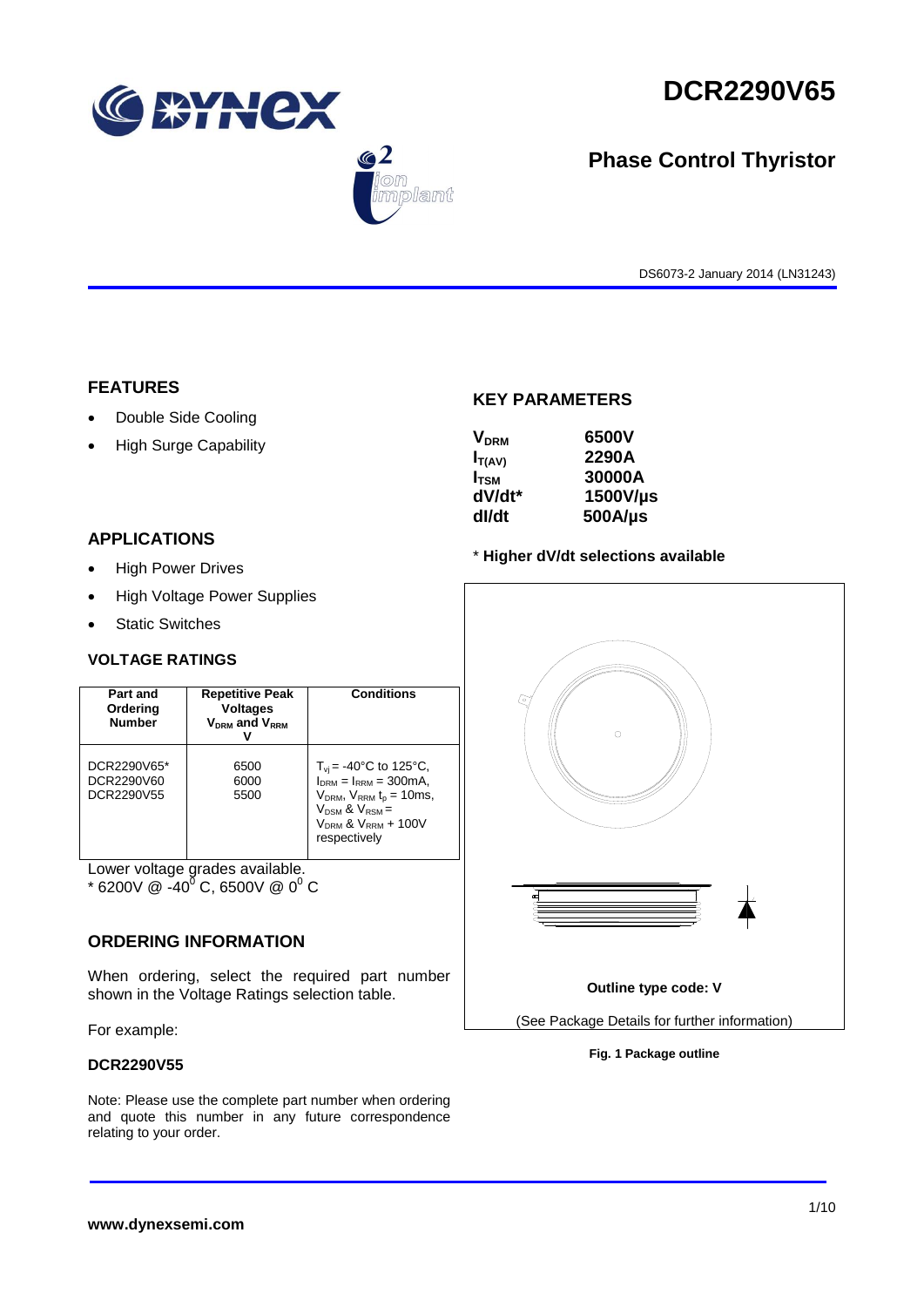



## **CURRENT RATINGS**

**Tcase = 60°C unless stated otherwise**

| Symbol                    | <b>Parameter</b>                     | <b>Test Conditions</b>   |      | <b>Units</b> |
|---------------------------|--------------------------------------|--------------------------|------|--------------|
| <b>Double Side Cooled</b> |                                      |                          |      |              |
| $I_T(AV)$                 | Mean on-state current                | Half wave resistive load | 2290 | Α            |
| I <sub>T(RMS)</sub>       | <b>RMS</b> value                     | $\overline{\phantom{0}}$ | 3597 | A            |
| $I_T$                     | Continuous (direct) on-state current | $\overline{\phantom{0}}$ | 3520 | Α            |

## **SURGE RATINGS**

| Symbol       | <b>Parameter</b>                        | <b>Test Conditions</b>                           | Max. | <b>Units</b>      |
|--------------|-----------------------------------------|--------------------------------------------------|------|-------------------|
| <b>I</b> TSM | Surge (non-repetitive) on-state current | 10ms half sine, $T_{\text{case}} = 125^{\circ}C$ | 30.0 | kA                |
| $l^2t$       | $I2t$ for fusing                        | $V_R = 0$                                        | 4.50 | MA <sup>2</sup> s |

## **THERMAL AND MECHANICAL RATINGS**

| Symbol           | <b>Parameter</b>                      | <b>Test Conditions</b>    |             | Min.                     | Max.    | <b>Units</b> |
|------------------|---------------------------------------|---------------------------|-------------|--------------------------|---------|--------------|
| $R_{th(j-c)}$    | Thermal resistance – junction to case | Double side cooled        | DC          |                          | 0.00746 | °C/W         |
|                  |                                       | Single side cooled        | Anode DC    |                          | 0.0130  | °C/W         |
|                  |                                       |                           | Cathode DC  | $\overline{\phantom{a}}$ | 0.0178  | °C/W         |
| $R_{th(c-h)}$    | Thermal resistance – case to heatsink | Clamping force 54kN       | Double side | $\blacksquare$           | 0.002   | °C/W         |
|                  |                                       | (with mounting compound)  | Single side |                          | 0.004   | °C/W         |
| $T_{\rm vj}$     | Virtual junction temperature          | <b>Blocking VDRM/VRRM</b> |             |                          | 125     | °C           |
| $T_{\text{stg}}$ | Storage temperature range             |                           |             | $-55$                    | 125     | °C           |
| $F_m$            | Clamping force                        |                           |             | 48.0                     | 59.0    | kN           |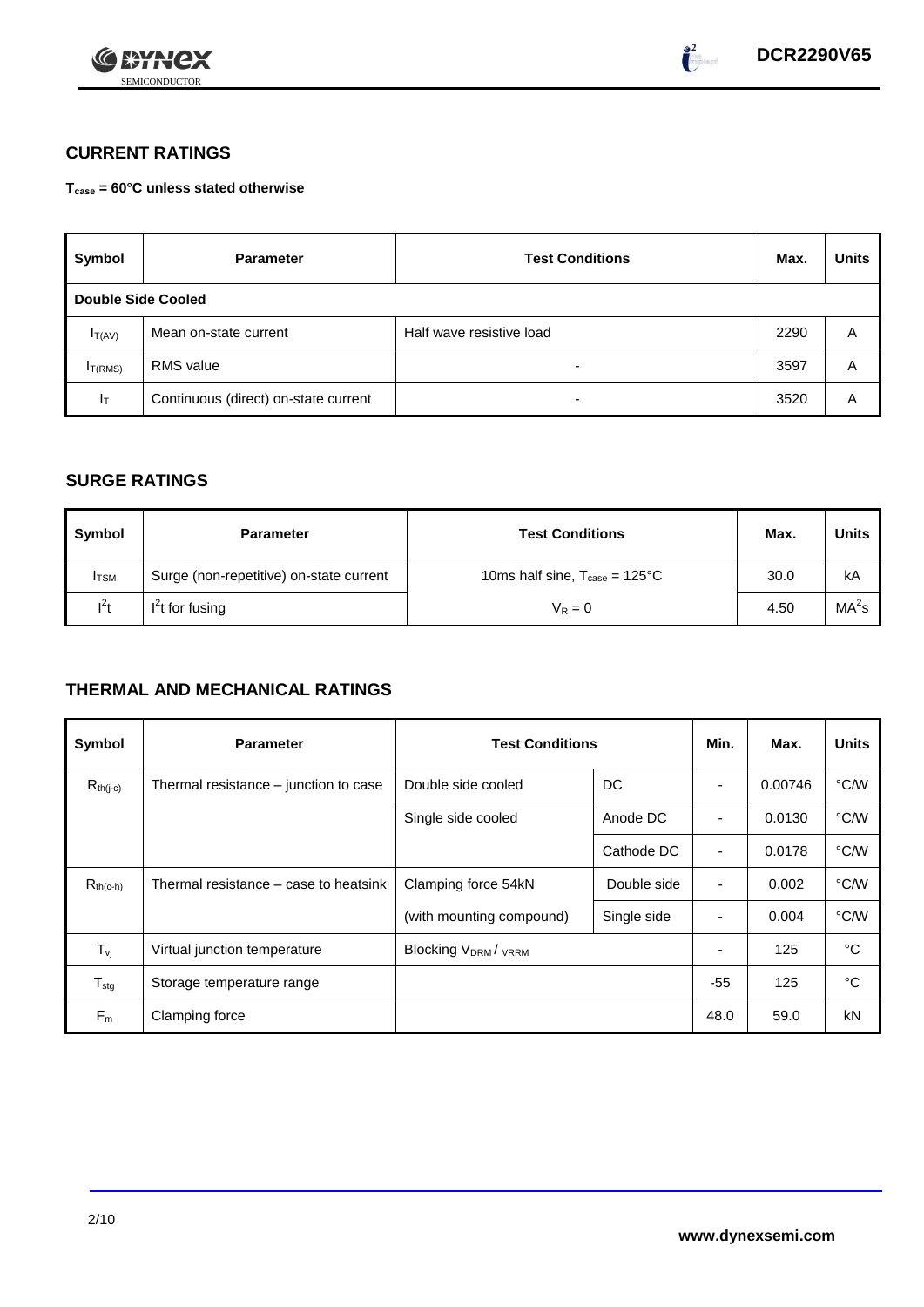



# **DYNAMIC CHARACTERISTICS**

| Symbol            | <b>Parameter</b>                              | <b>Test Conditions</b>                                                    |                 | Min.                     | Max.   | <b>Units</b> |
|-------------------|-----------------------------------------------|---------------------------------------------------------------------------|-----------------|--------------------------|--------|--------------|
| <b>IRRM</b> /IDRM | Peak reverse and off-state current            | At $V_{RRM}/V_{DRM}$ , $T_{case} = 125^{\circ}C$                          |                 | $\overline{\phantom{a}}$ | 300    | mA           |
| dV/dt             | Max. linear rate of rise of off-state voltage | To 67% $V_{DRM}$ , T <sub>i</sub> = 125°C, gate open                      |                 | $\overline{\phantom{a}}$ | 1500   | $V/\mu s$    |
| dl/dt             | Rate of rise of on-state current              | From 67% $V_{DRM}$ to 2x $I_{T(AV)}$                                      | Repetitive 50Hz | $\overline{\phantom{a}}$ | 150    | $A/\mu s$    |
|                   |                                               | Gate source 30V, 10 $\Omega$ ,                                            | Non-repetitive  |                          | 500    | $A/\mu s$    |
|                   |                                               | $t_r$ < 0.5µs, T <sub>i</sub> = 125°C                                     |                 |                          |        |              |
| $V_{T(TO)}$       | Threshold voltage - Low level                 | 200A to 1700A at $T_{\text{case}} = 125^{\circ}$ C                        |                 | $\blacksquare$           | 1.0    | V            |
|                   | Threshold voltage - High level                | 1700A to 7000A at $T_{\text{case}} = 125^{\circ}$ C                       |                 |                          | 1.237  | V            |
| $r_{\text{T}}$    | On-state slope resistance - Low level         | 200A to 1700A at $T_{\text{case}} = 125^{\circ}C$                         |                 | $\blacksquare$           | 0.4286 | $m\Omega$    |
|                   | On-state slope resistance - High level        | 1700A to 7000A at $T_{\text{case}} = 125^{\circ}$ C                       |                 | $\overline{\phantom{a}}$ | 0.3518 | $m\Omega$    |
| $t_{\text{gd}}$   | Delay time                                    | $V_D = 67\%$ V <sub>DRM</sub> , gate source 30V, 10 $\Omega$              |                 |                          | 3      | μs           |
|                   |                                               | $t_r = 0.5 \mu s$ , $T_i = 25^{\circ}C$                                   |                 |                          |        |              |
| $t_q$             | Turn-off time                                 | $T_i$ = 125°C, $V_R$ = 200V, dl/dt = 1A/µs,                               |                 |                          | 1200   | μs           |
|                   |                                               | $dV_{DR}/dt = 20V/\mu s$ linear                                           |                 |                          |        |              |
| $Q_{\rm S}$       | Stored charge                                 | $T_i = 125^{\circ}C$ , dl/dt – 1A/µs, $V_{Rpk} = 3900V$ ,<br>$VRM= 2600V$ |                 | 2400                     | 6000   | μC           |
| ΙL.               | Latching current                              | $T_i = 25^{\circ}C$ , $V_D = 5V$                                          |                 | ÷,                       | 3      | A            |
| Iн                | Holding current                               | $T_i = 25^{\circ}C$ , $R_{G-K} = \infty$ , $I_{TM} = 500A$ , $I_T = 5A$   |                 |                          | 300    | mA           |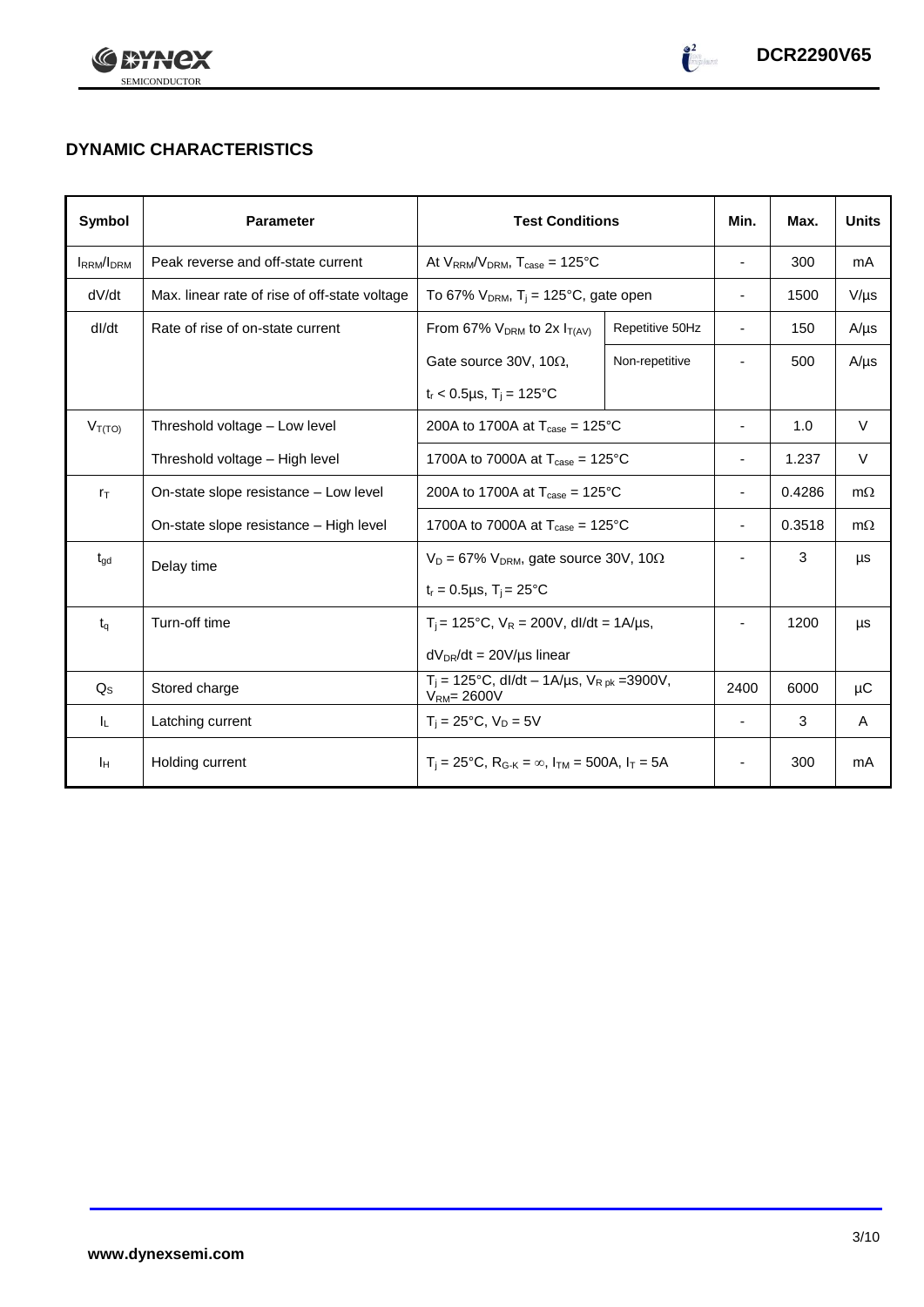

 $\int_{0}^{2}$ 

# **GATE TRIGGER CHARACTERISTICS AND RATINGS**

| Symbol          | <b>Parameter</b>         | <b>Test Conditions</b>                    | Max. | <b>Units</b> |
|-----------------|--------------------------|-------------------------------------------|------|--------------|
| V <sub>GT</sub> | Gate trigger voltage     | $V_{DRM} = 5V$ , $T_{case} = 25^{\circ}C$ | 1.5  |              |
| $V_{GD}$        | Gate non-trigger voltage | At $V_{DRM}$ , $T_{case} = 125^{\circ}C$  | 0.4  |              |
| Iст             | Gate trigger current     | $V_{DRM} = 5V$ , $T_{case} = 25^{\circ}C$ | 400  | mA           |
| lgp             | Gate non-trigger current | $V_{DRM} = 5V$ , $T_{case} = 25^{\circ}C$ | 15   | mA           |

## **CURVES**





#### **V<sub>TM</sub> EQUATION**

| $VTM$ EQUATION                                  | Where $A = 0.537658$                                                    |
|-------------------------------------------------|-------------------------------------------------------------------------|
|                                                 | $B = 0.064222$                                                          |
| $V_{TM} = A + BIn (I_T) + C.I_T + D.\sqrt{I_T}$ | $C = 0.000301$                                                          |
|                                                 | $D = 0.005935$                                                          |
|                                                 | these values are valid for $T_i = 125^{\circ}C$ for $I_T$ 100A to 7200A |
|                                                 |                                                                         |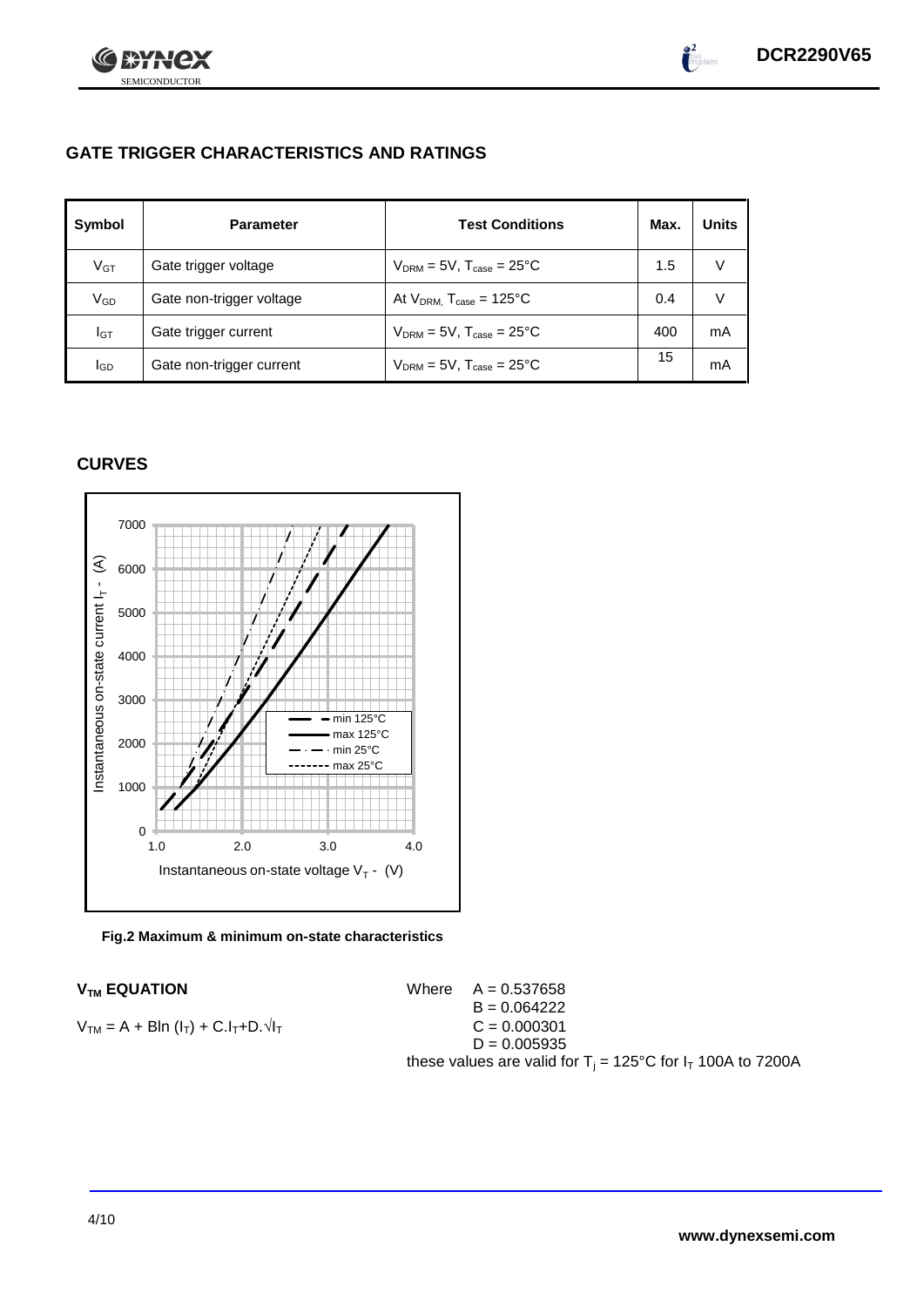



 $\frac{1}{2}$ 



**Fig.6 On-state power dissipation – rectangular wave**

**Fig.5 Maximum permissible heatsink temperature, double side cooled – sine wave**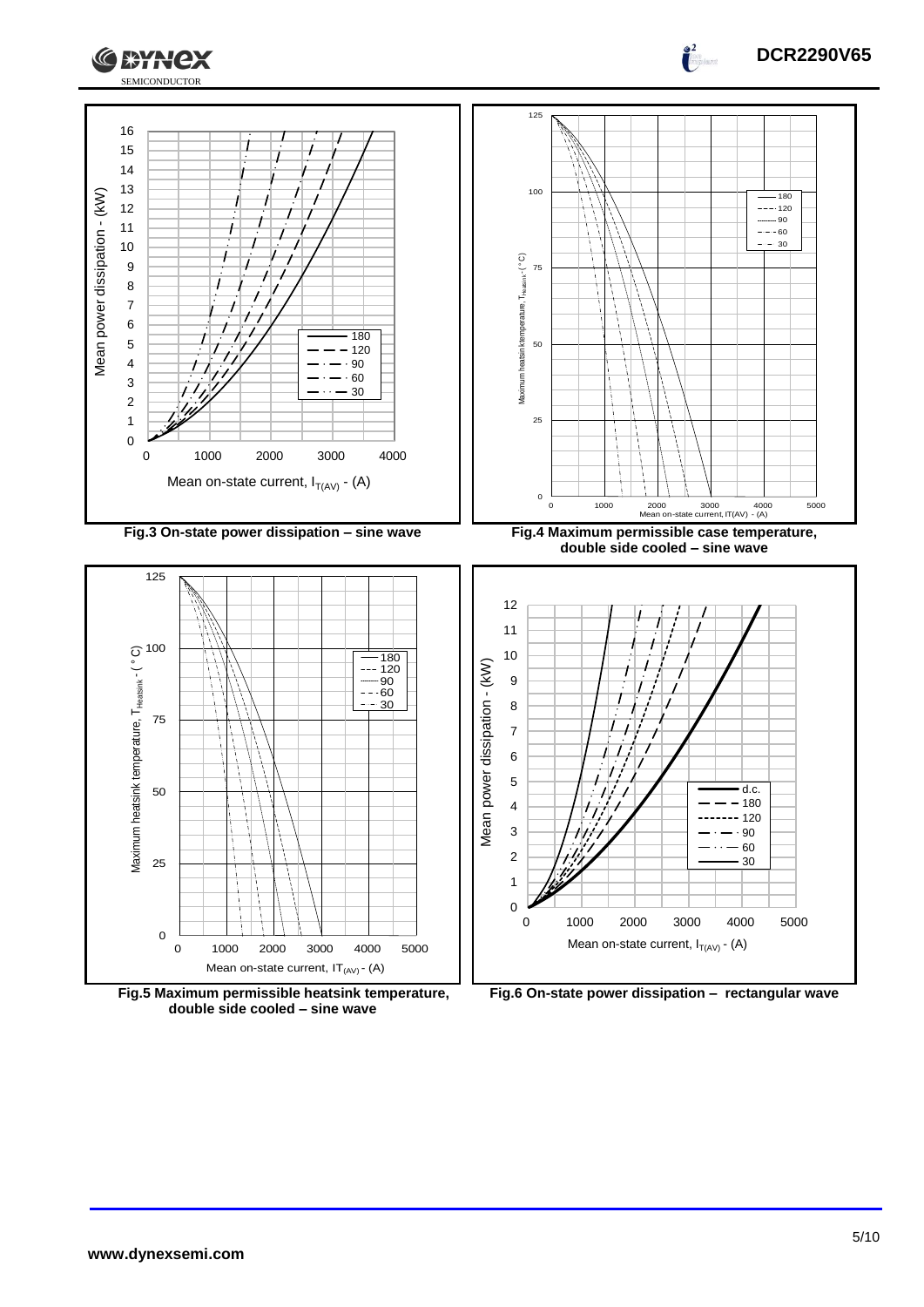

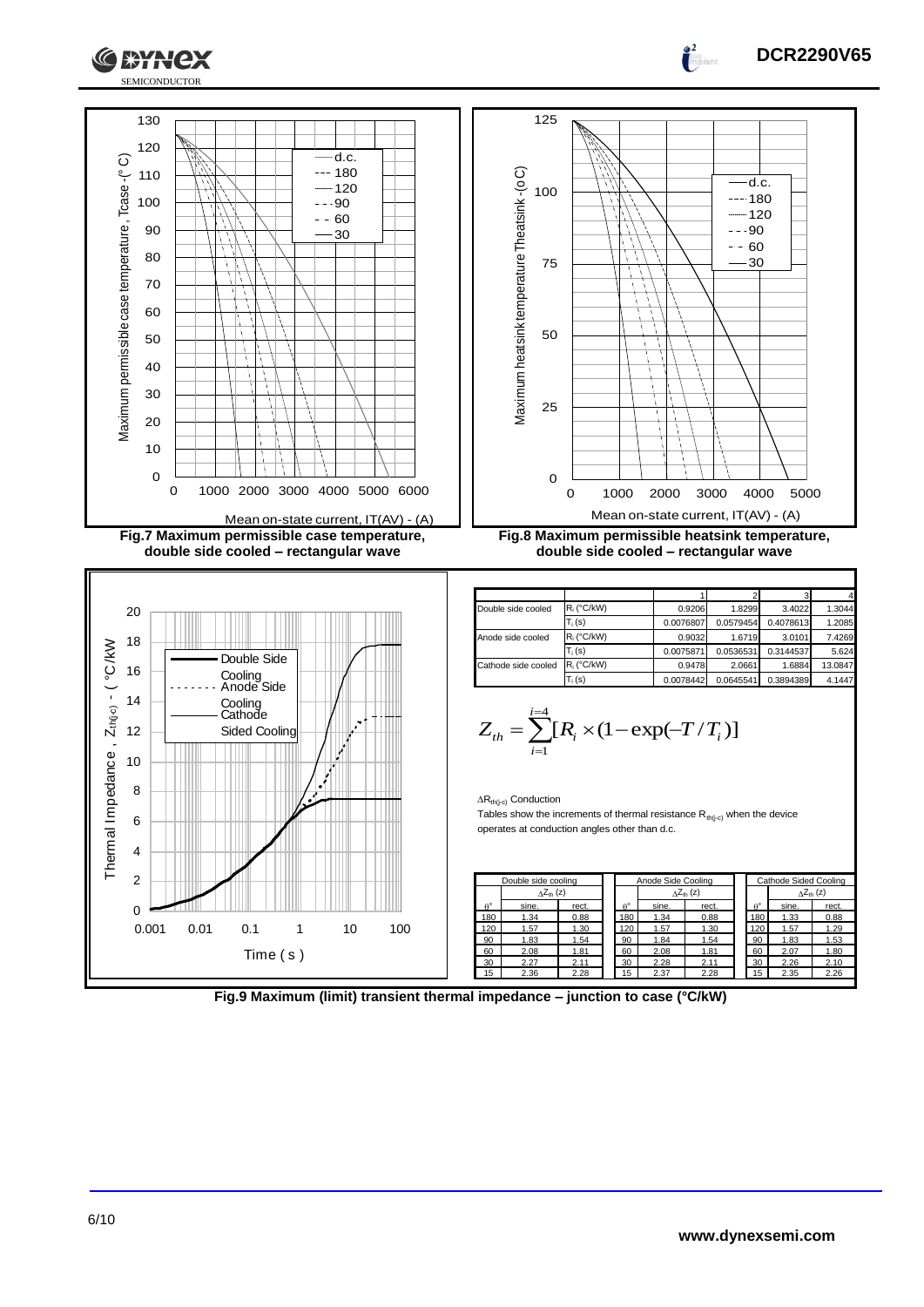



 $\frac{1}{2}$ 

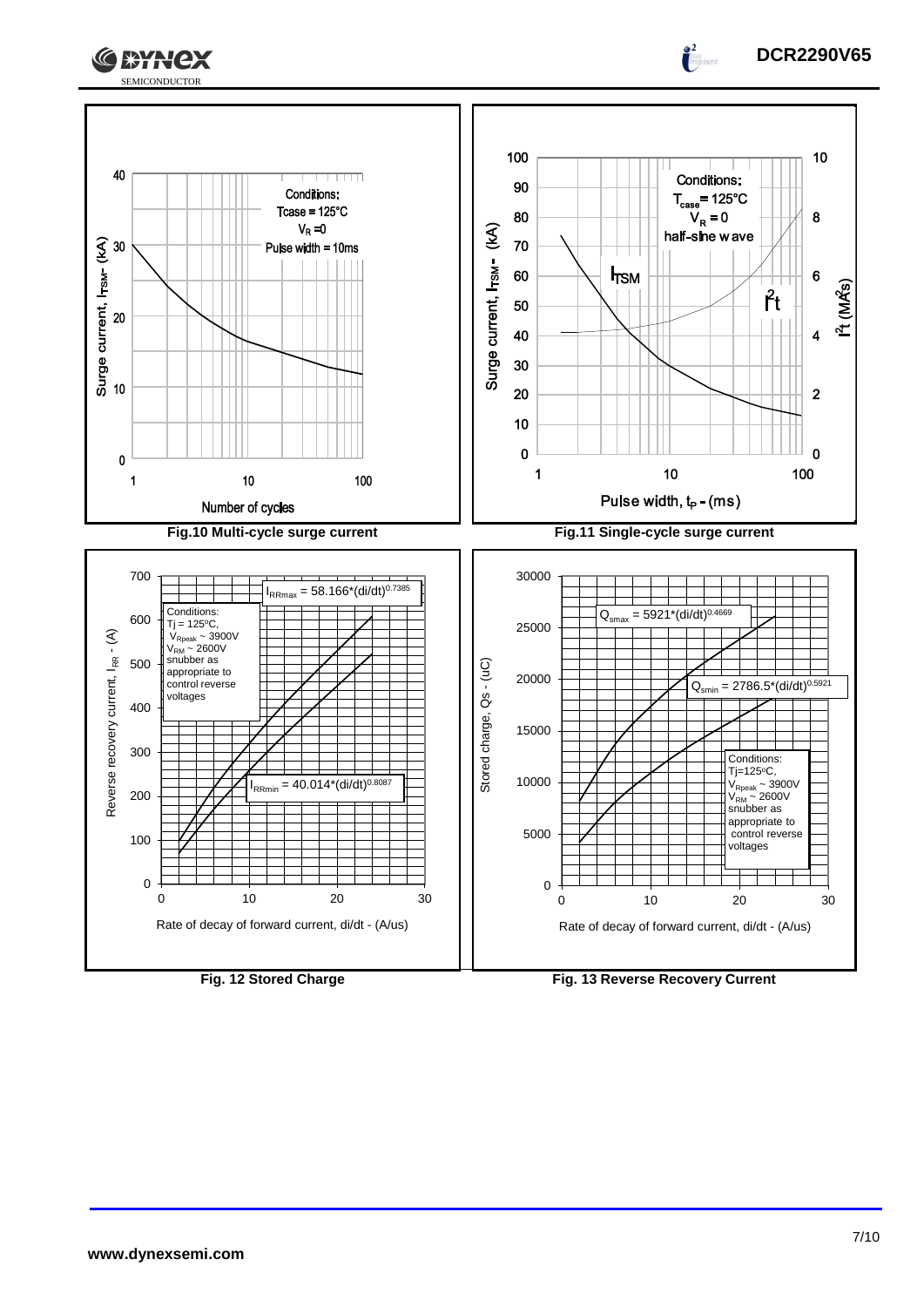





![](_page_7_Figure_3.jpeg)

SEMICONDUCTOR

**CEYNEX**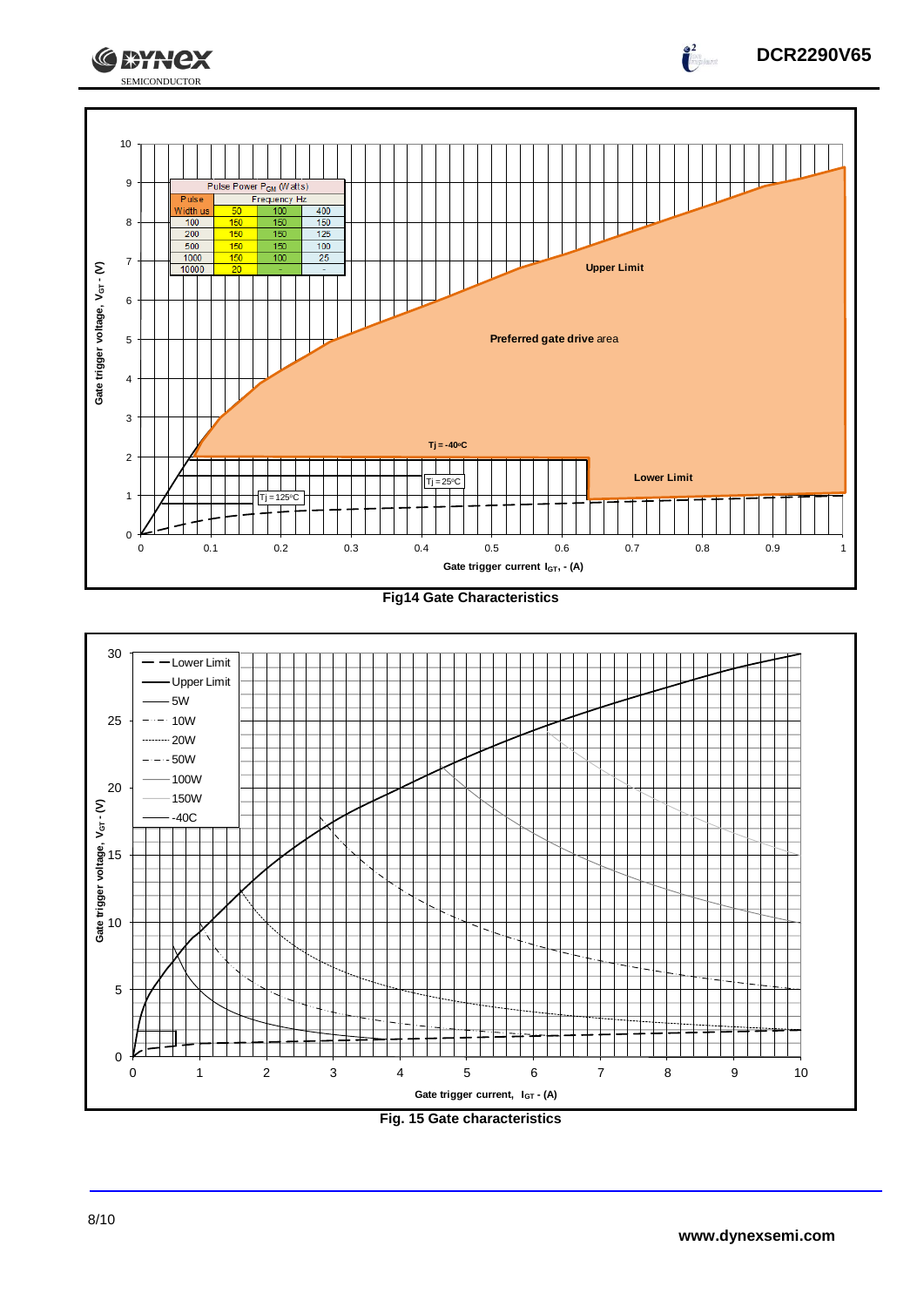![](_page_8_Picture_0.jpeg)

 $\int_0^2$ 

## **PACKAGE DETAILS**

For further package information, please contact Customer Services. All dimensions in mm, unless stated otherwise. DO NOT SCALE.

![](_page_8_Figure_4.jpeg)

**Fig.16Package outline**